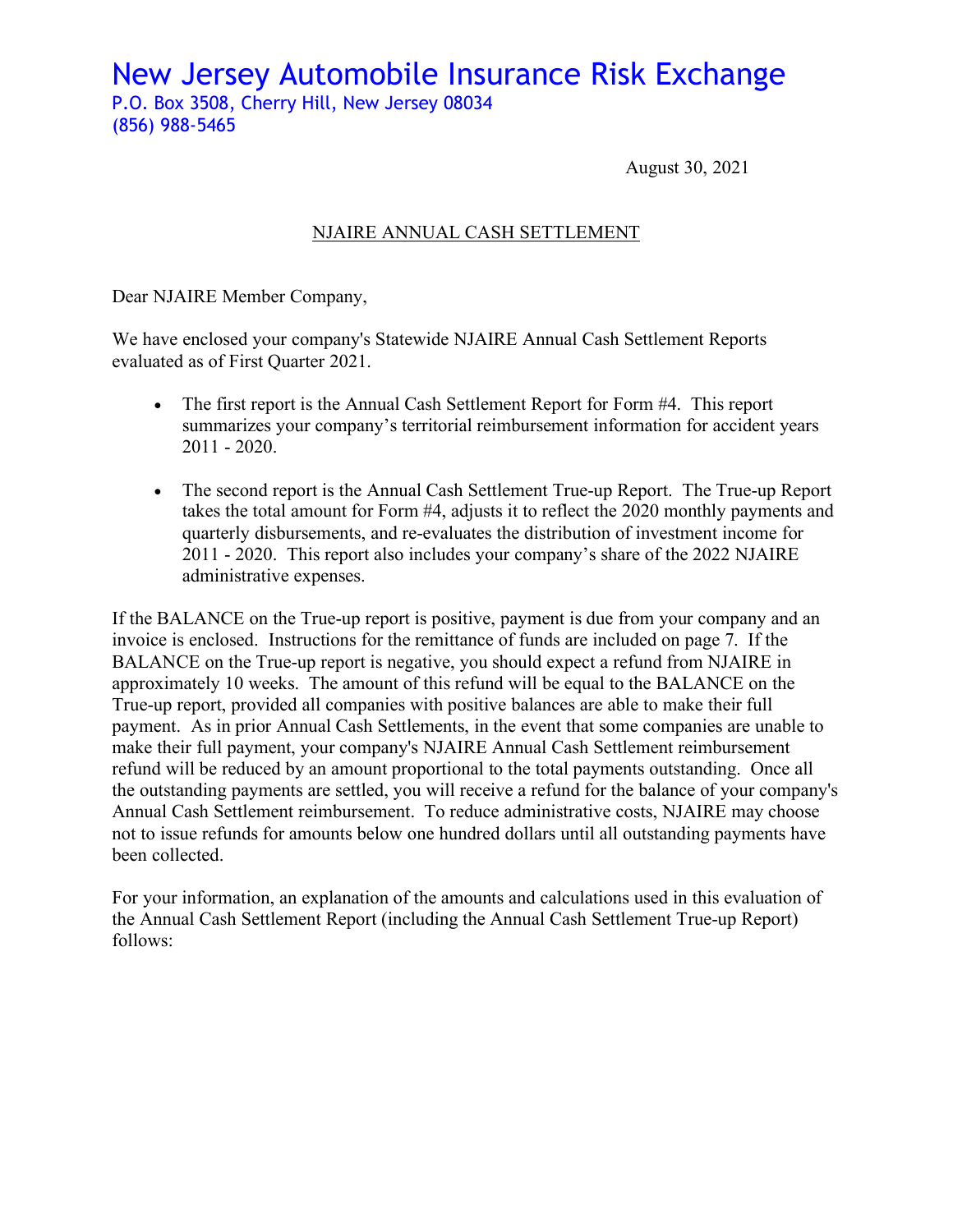#### Annual Cash Settlement Evaluations

#### Accident years 2011 - 2018

For accident years 2011 and subsequent, the NJAIRE Procedure Manual requires that each accident year be evaluated using statewide detail and that each year be re-evaluated until NJAIRE determines that it is fully developed.

As a result, for Form #4, accident years 2011 - 2017 are being re-evaluated using claimant data and accident year 2018 is being evaluated for the first time using claimant information.

#### Accident years 2019 - 2020

For Form #4, accident year 2019 is being re-evaluated using exposure data and accident year 2020 is being evaluated for the first time using exposure information.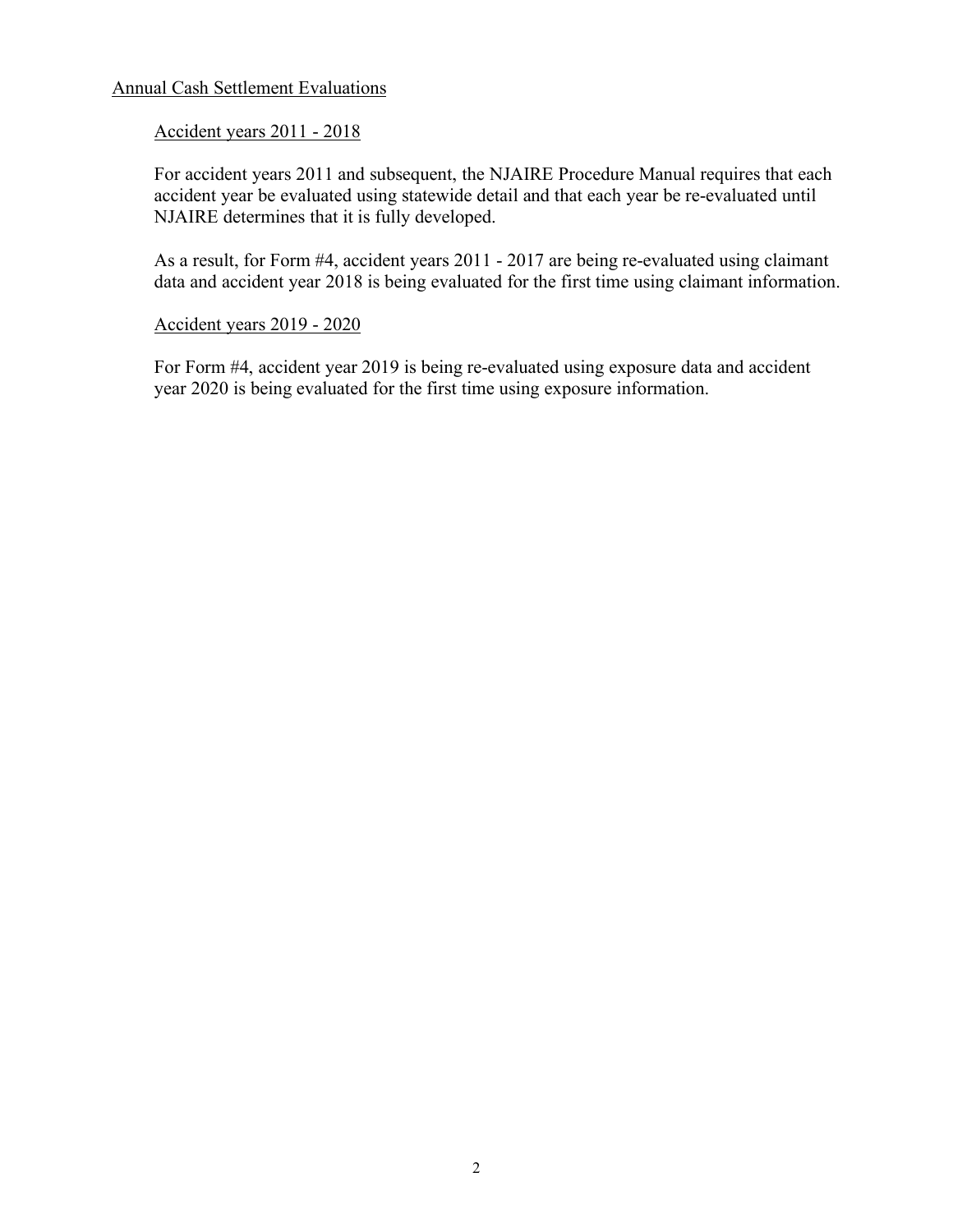## Data

The following table displays the account quarter submissions included for each accident year. All submissions processed through *August 19, 2021* are included.

#### **Assessment data**

| Accident Year | Assessment base                                        | <b>Account Quarters</b> |
|---------------|--------------------------------------------------------|-------------------------|
| 2011          | Paid BI Claimants against the<br>Zero Dollar Threshold | 1Q11-1Q21               |
| 2012          | Paid BI Claimants against the<br>Zero Dollar Threshold | 1Q12-1Q21               |
| 2013          | Paid BI Claimants against the<br>Zero Dollar Threshold | 1Q13-1Q21               |
| 2014          | Paid BI Claimants against the<br>Zero Dollar Threshold | 1Q14-1Q21               |
| 2015          | Paid BI Claimants against the<br>Zero Dollar Threshold | 1Q15-1Q21               |
| 2016          | Paid BI Claimants against the<br>Zero Dollar Threshold | 1Q16-1Q21               |
| 2017          | Paid BI Claimants against the<br>Zero Dollar Threshold | 1Q17-1Q21               |
| 2018          | Paid BI Claimants against the<br>Zero Dollar Threshold | 1Q18-1Q21               |
| 2019          | Zero Dollar Threshold Earned<br>Exposures              | 1Q19-4Q19               |
| 2020          | Zero Dollar Threshold Earned<br>Exposures              | 1Q20-4Q20               |
|               |                                                        |                         |

#### **Assessment Allocation (Reimbursement) data**

| Accident Year | Reimbursement base                                | <b>Account Quarters</b> |
|---------------|---------------------------------------------------|-------------------------|
| 2011          | Paid BI Claimants against the<br>Verbal Threshold | 1Q11-1Q21               |
| 2012          | Paid BI Claimants against the<br>Verbal Threshold | 1Q12-1Q21               |
| 2013          | Paid BI Claimants against the<br>Verbal Threshold | 1Q13-1Q21               |
| 2014          | Paid BI Claimants against the<br>Verbal Threshold | 1Q14-1Q21               |
| 2015          | Paid BI Claimants against the<br>Verbal Threshold | 1Q15-1Q21               |
| 2016          | Paid BI Claimants against the<br>Verbal Threshold | 1Q16-1Q21               |
| 2017          | Paid BI Claimants against the<br>Verbal Threshold | 1Q17-1Q21               |
| 2018          | Paid BI Claimants against the<br>Verbal Threshold | 1Q18-1Q21               |
| 2019          | Verbal Threshold Earned<br>Exposures              | 1Q19-4Q19               |
| 2020          | Verbal Threshold Earned<br>Exposures              | 1020-4020               |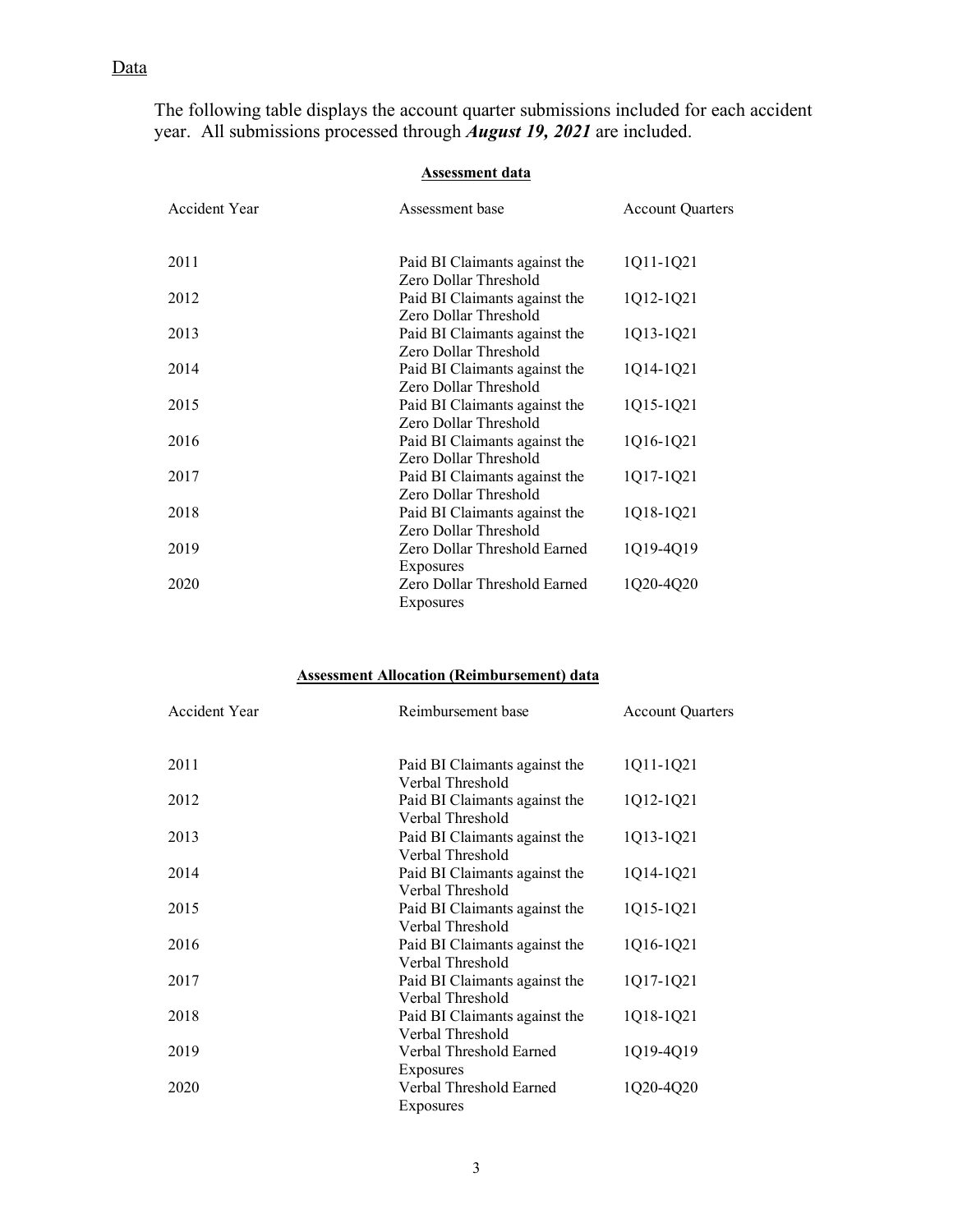#### Annual Cash Settlement Report

#### A) Assessments

#### Accident Years 2011 - 2017

Once again, accident years 2011 - 2017 are evaluated on a per claimant basis. The territorial assessments are derived by multiplying each Paid BI Claimant against the Zero Dollar Threshold by a per claimant charge. Per claimant charges for this year's settlement are attached. The charges were determined based on statewide assessments of \$25,400,000 for accident year 2011, \$21,300,000 for accident year 2012, \$18,700,000 for accident year 2013, \$17,000,000 for accident year 2014, \$16,200,000 for accident year 2015, \$14,850,000 for accident year 2016, and \$14,100,000 for accident year 2017.

The resulting territory assessments are summed to determine your company's total statewide Calculated Assessment. This number appears in the column titled Assessments at Present Rate on the Annual Cash Settlement Report (Column (5)).

#### Accident Year 2018

Please note that beginning with this evaluation, the evaluation basis for accident year 2018 will be claimants. More information regarding the transition from exposure to claimant evaluation is available in the NJAIRE Procedure Manual.

Each territory assessment is determined by multiplying each Paid BI Claimant against the Zero Dollar Threshold by a per claimant charge. The 2018 per claimant charge for this evaluation was determined based on a statewide assessment of \$14,250,000.

The resulting territory assessments are summed to determine your company's total statewide Calculated Assessment. This number appears in the column titled Assessments at Present Rate on the Annual Cash Settlement Report (Column (5)).

#### Accident years 2019 - 2020

For accident years 2019 - 2020, assessments at present rate are calculated by multiplying the number of Zero Dollar Tort Threshold Earned Exposures for that accident year by the current assessment per exposure for that accident year. This number appears in the column titled Assessments at Present Rate on the Annual Cash Settlement Report (Column (5)).

The following table lists current assessment per exposure amounts by accident year:

| Accident Year | Assessment Per Exposure |  |
|---------------|-------------------------|--|
| 2019          | \$70                    |  |
| 2020          | \$52                    |  |

Please remember that NJAIRE is enabled to evaluate and adjust the assessment per exposure and/or per claimant charge retroactively. Therefore, a different assessment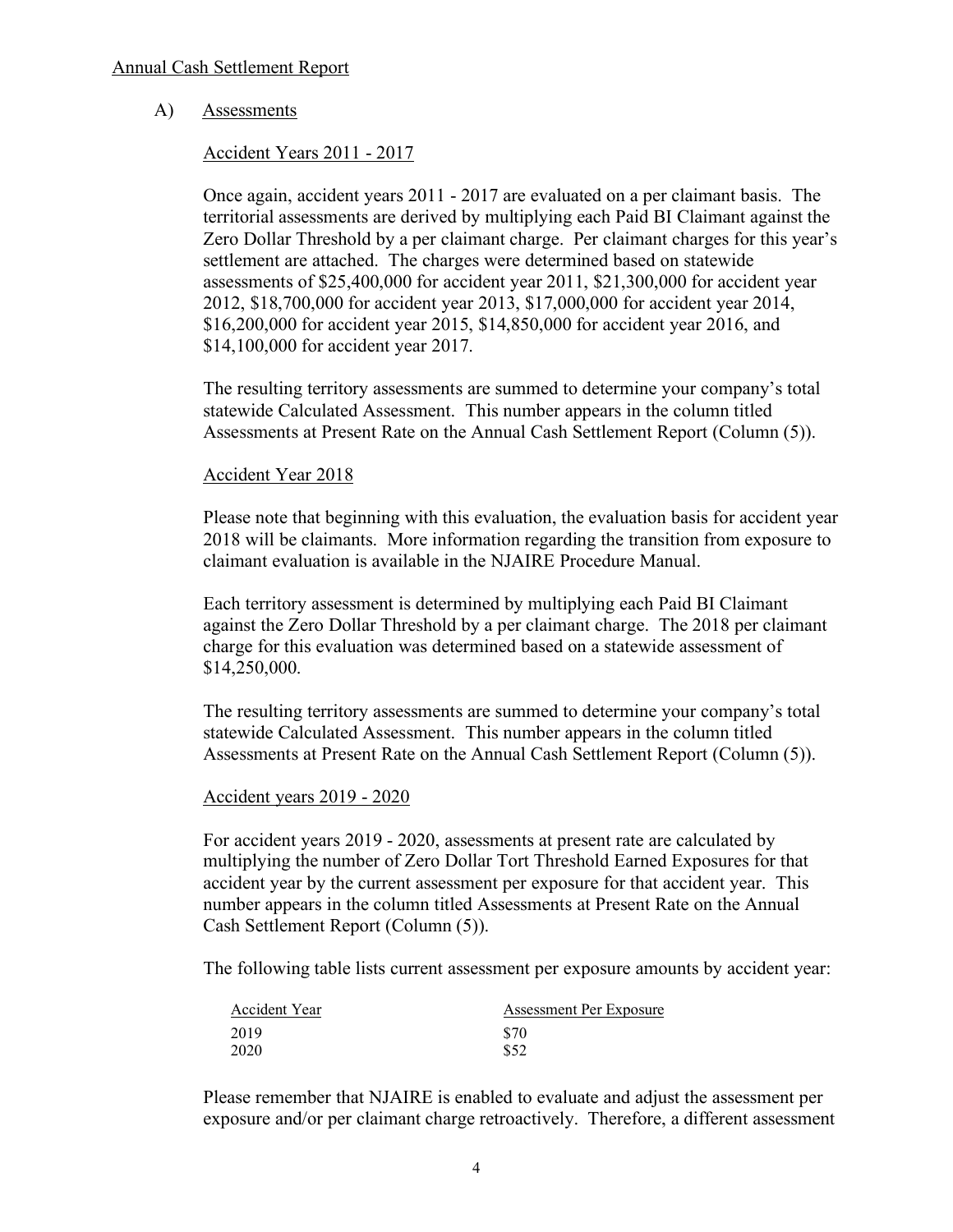per exposure and/or claimant charge may be used for each evaluation of an accident year.

#### B) Assessment Allocations

#### Accident Years 2011 - 2018

The following procedure is applied by accident year:

Within each territory, your company's number of Paid BI Claimants against the Verbal Threshold is divided by the number of Industry Paid BI Claimants against the Verbal Threshold for that territory. The resulting claimant percentage is then multiplied by the total Industry Assessments for that territory, generating your company's territory Assessment Allocation.

The territory Assessment Allocation totals are summed and the final statewide result is shown on your company's Annual Cash Settlement Report (Column (6)).

#### Accident years 2019 - 2020

The following procedure is applied by accident year:

Your company's statewide number of Verbal Threshold Earned Exposures is divided by the statewide number of Industry Verbal Threshold Earned Exposures. The resulting exposure percentage is then multiplied by the total statewide Industry Assessments, generating your company's total Assessment Allocation. This result is shown on your company's Annual Cash Settlement Report (Column (6)).

#### C) Previous Financial Transactions

The amounts paid by (or paid to) your company as a result of previous evaluations of the Annual Cash Settlement are reflected in the Previous Financial Transactions column of your report (Column (7)). The amounts paid by your company in the 2020 monthly payments and the amounts paid to your company in the 2020 provisional disbursements are reflected in the Annual Cash Settlement True-up Report.

### **The amount due from (or owed to) your company on the Annual Cash Settlement Report is equal to your Assessments, minus your Reimbursements, minus your Previous Financial Action.**

We have attached reports displaying the Industry Total Assessments and Paid BI Claimants against the Verbal Threshold by territory for accident years 2011 – 2018 and the Industry Total Assessments and Earned Verbal Threshold Exposures for accident years 2019 and 2020. These, along with your quarterly Compiled Figures Reports and your previous Annual Cash Settlement Reports, will enable you to verify your company's Annual Cash Settlement should you wish to do so.

The Interest Income Due from/Owed to Your Company on the Annual Cash Settlement Report reflects the time value (interest) of the money either owed to or due from your company.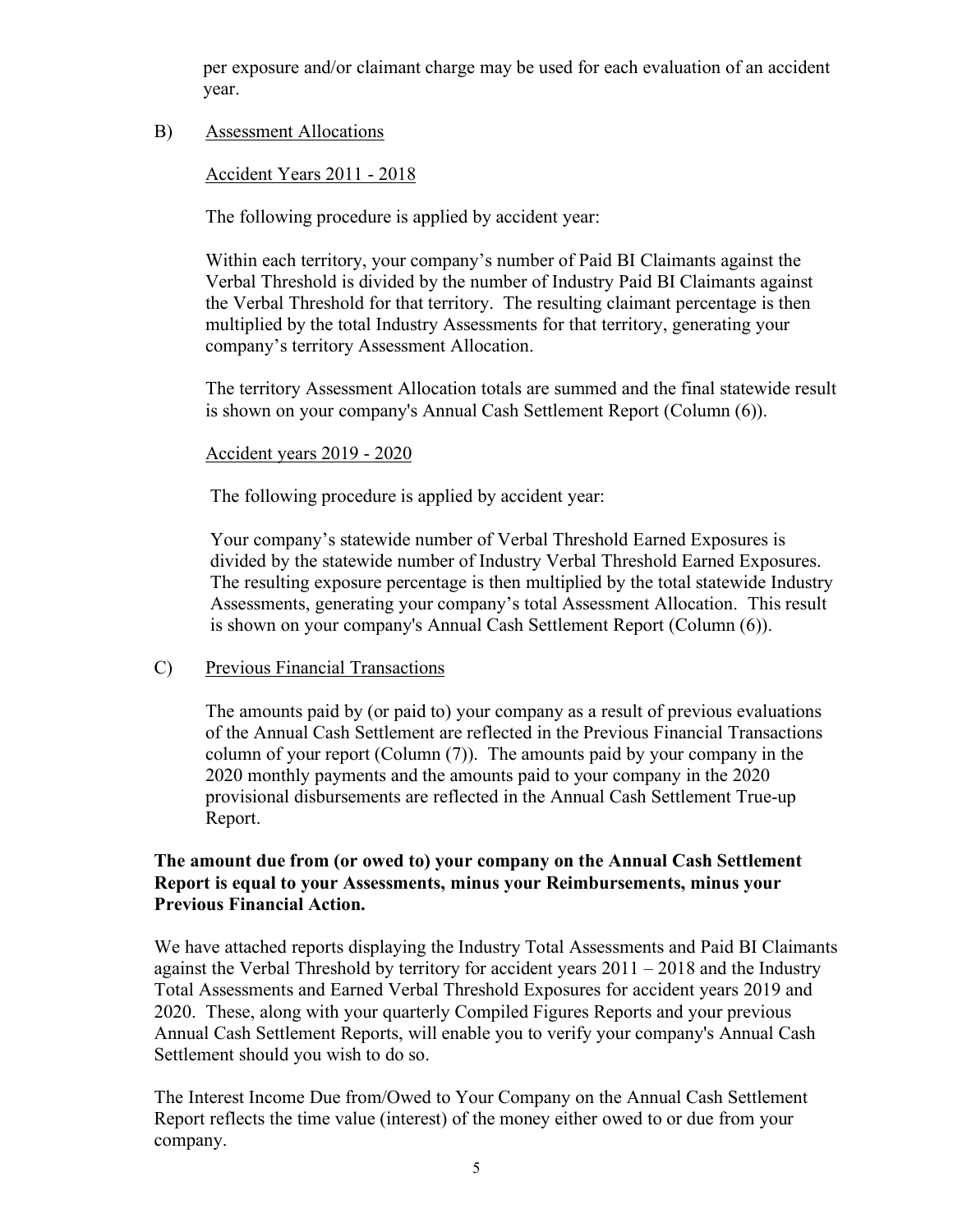Please see Section 1 of the attached summary, "Explanation of Calculations", for a description of the figures on the Annual Cash Settlement Report.

#### Annual Cash Settlement True-up Report

Part A, the Annual Cash Settlement True-up, adjusts the Annual Cash Settlement amount for Form #4 due from (or owed to) your company to reflect the 2020 monthly payments and the 2020 quarterly disbursements. The time value (interest) of money is also reflected on the net amount due from (or owed to) your company as a result of the 2020 monthly payments and quarterly disbursements.

Part B, the Investment Income Redistribution, reflects the differences between the method of calculating your company's share of the investment income in the provisional quarterly reimbursements and the method of calculating your company's trued-up share annually.

For the 2020 Quarterly Reimbursements, your company received a share of the Investment Income based on your company's share of the Industry Earned Verbal Threshold Exposures. Now, in the Annual Cash Settlement True-up, the Investment Income is redistributed based on your company's share of the total Industry Reimbursement amount for accident year 2020. It also re-evaluates and redistributes the 2011 - 2018 investment income based on how your company's share of the total Industry Reimbursement amount for the accident year has changed due to the development of that accident year.

The Investment Income redistributed here is the amount earned on funds while they were held by NJAIRE awaiting disbursement.

The Total Industry Reimbursement amounts for accident years 2011 - 2020 appear on the report labeled Annual Cash Settlement Industrywide Total Assessments. This will enable you to verify your company's share of the Investment Income Redistribution.

Column (3) reflects the time value (interest) of the money either owed to or due from your company.

Part C, Administrative Expense, reflects your company's share of the total 2022 NJAIRE administrative expense (\$1,317,659).

Please see Section 2 of the attached summary, "Explanation of Calculations", for a description of the figures on the Annual Cash Settlement True-up Report.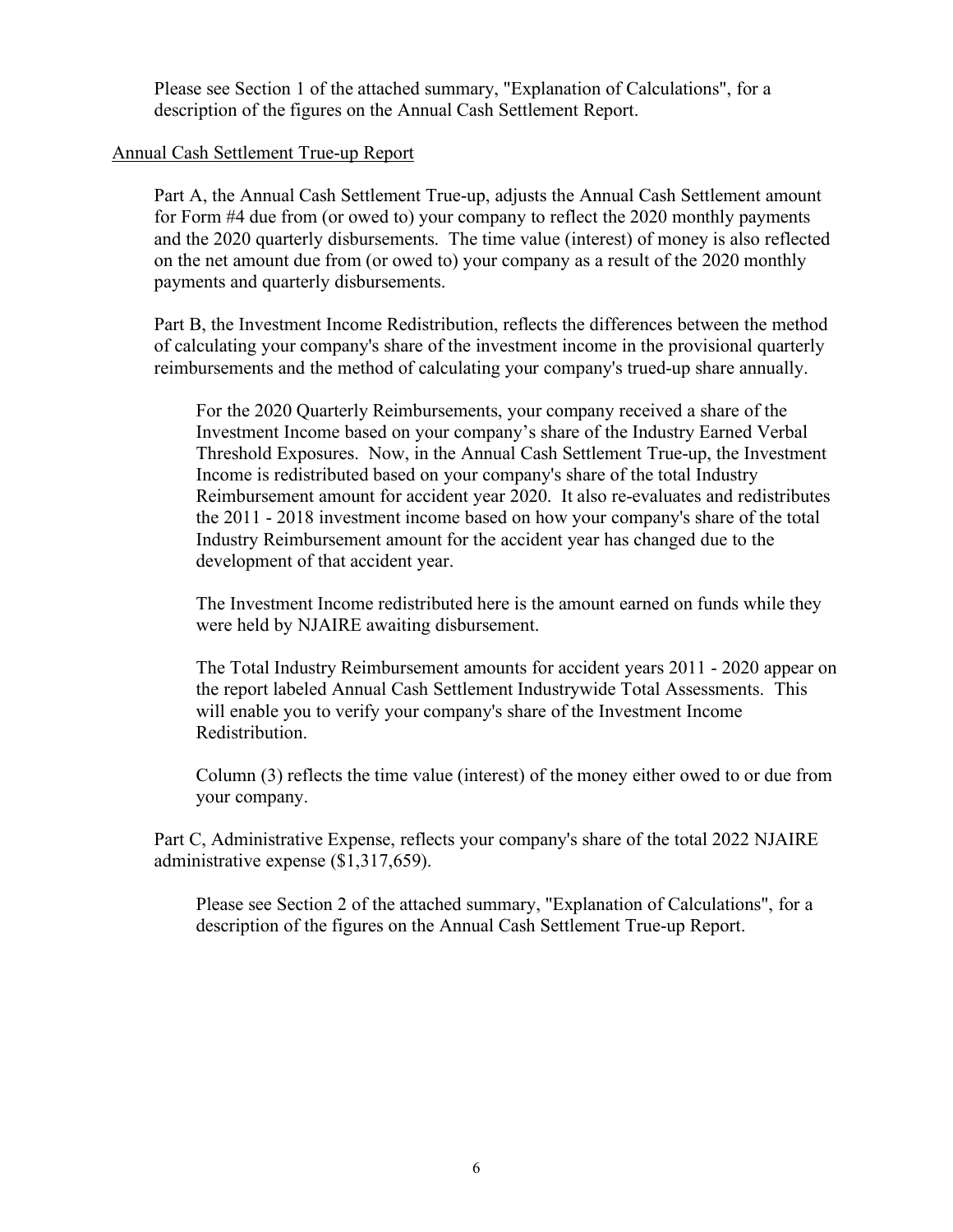Remittance of Funds

If the total calculated Annual Cash Settlement amount is positive on the True-up Report, please send a check for this amount, payable to New Jersey Automobile Insurance Risk Exchange, to:

> New Jersey Automobile Insurance Risk Exchange P.O. Box 51062 Newark, NJ 07101-5162

You may also submit payments via wire or ACH. For instructions on both of these payment methods please contact an ISO representative. Contact information is contained on page 9 of this document.

Payment should be made within 20 days of receipt of this letter. Please note that late payments will be subject to the Incentive Assessment Program as outlined in Chapter 6 of the NJAIRE Procedure Manual.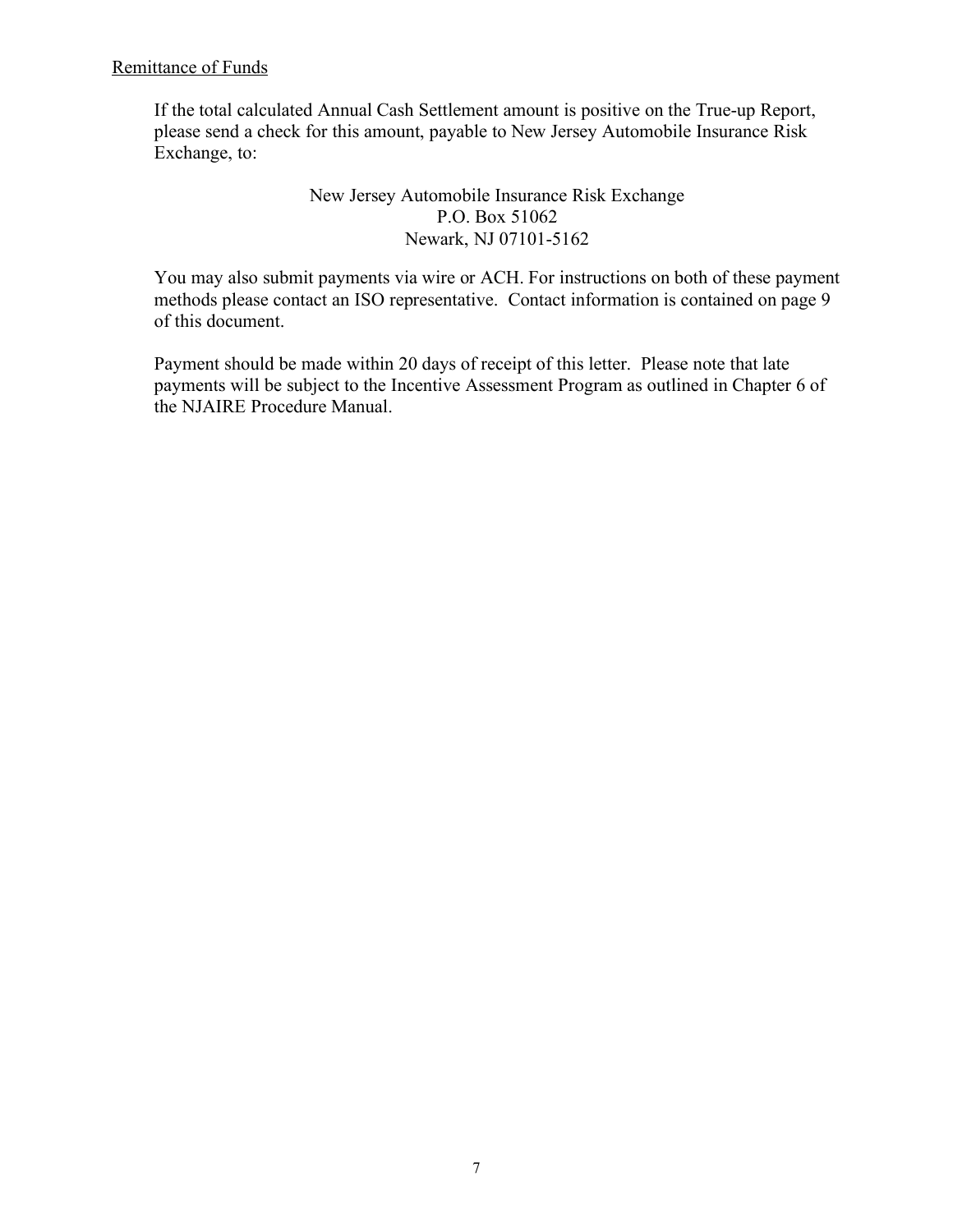## Financial Information

We have enclosed, for your information, the financial information for all companies participating in the Thirty Sixth NJAIRE Annual Cash Settlement.

## For accident years 2011 - 2018:

The Statewide Reimbursement Report contains by company, the following: statewide BI claimants against the Zero Dollar Tort Threshold, statewide BI claimants against the Verbal Threshold, statewide Earned Verbal Threshold Exposures, statewide Verbal Threshold claimant percentages (2011 - 2018), statewide Earned Zero Dollar Tort Threshold Exposures, assessment allocations by territory summed to statewide totals, and what was owed to or due from companies by territory summed to statewide totals.

#### For accident years 2019 - 2020:

The Statewide Reimbursement Report contains by company, the following: statewide BI claimants against the Zero Dollar Tort Threshold, statewide BI claimants against the Verbal Threshold, statewide Earned Verbal Threshold Exposures, statewide Earned Verbal Threshold exposure percentages (2019 - 2020), statewide Earned Zero Dollar Tort Threshold Exposures, statewide assessment allocations, and what was owed to or due from companies.

We have also enclosed an exhibit displaying the member companies and their company numbers.

It is important to note that the amounts owed to or due from companies on the Reimbursement Reports are exclusive of any adjustments for interest income, investment income, administrative expense assessment and any deferred assessment, or repayment of such deferred assessment, due to a very high per claimant charge (Please see NJAIRE Procedure Manual for additional information regarding deferred assessments). Monthly payments and quarterly disbursements are not reflected here either. The amounts owed or due in the Reimbursement Report are the amounts that appear in columns (8) and (9) on the Form #4 reports of each individual company's Statewide Annual Cash Settlement Report.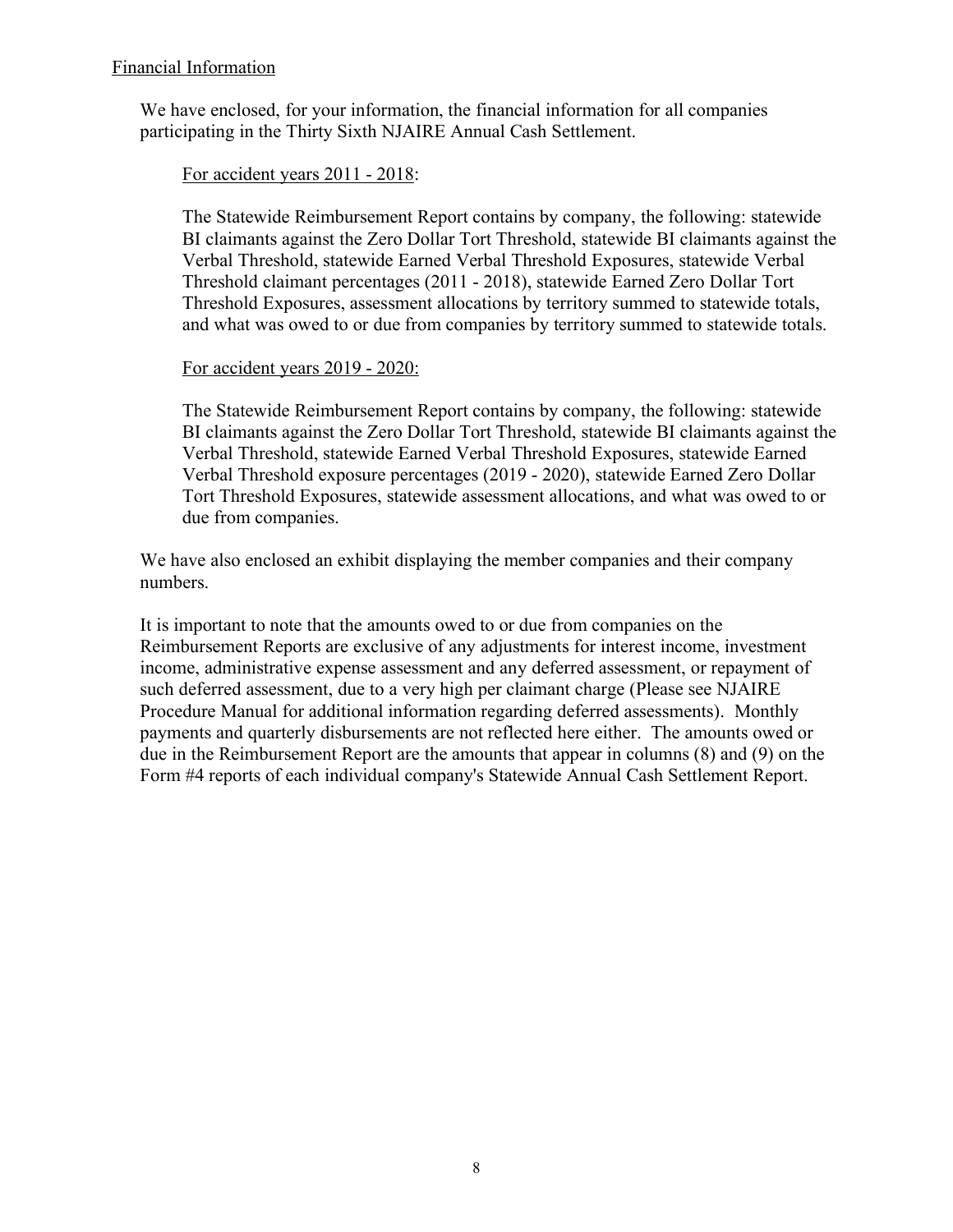# **Questions**

If you have any questions concerning the calculation of your company's Annual Cash Settlement, please contact:

Mike McAuley (201) 469-2323 [michael.mcauley@verisk.com](mailto:michael.mcauley@verisk.com)

Jola Rainko (201) 469-2250 [jolanta.rainko@verisk.com](mailto:jolanta.rainko@verisk.com)

or

[njairecentralprocessor@iso.com](mailto:njairecentralprocessor@iso.com)

Best regards,

Yokal Raido

 Jola Rainko Business Analyst II ISO-NJAIRE Central Processor

cc: Mike McAuley, Senior Manager, ISO-NJAIRE Central Processor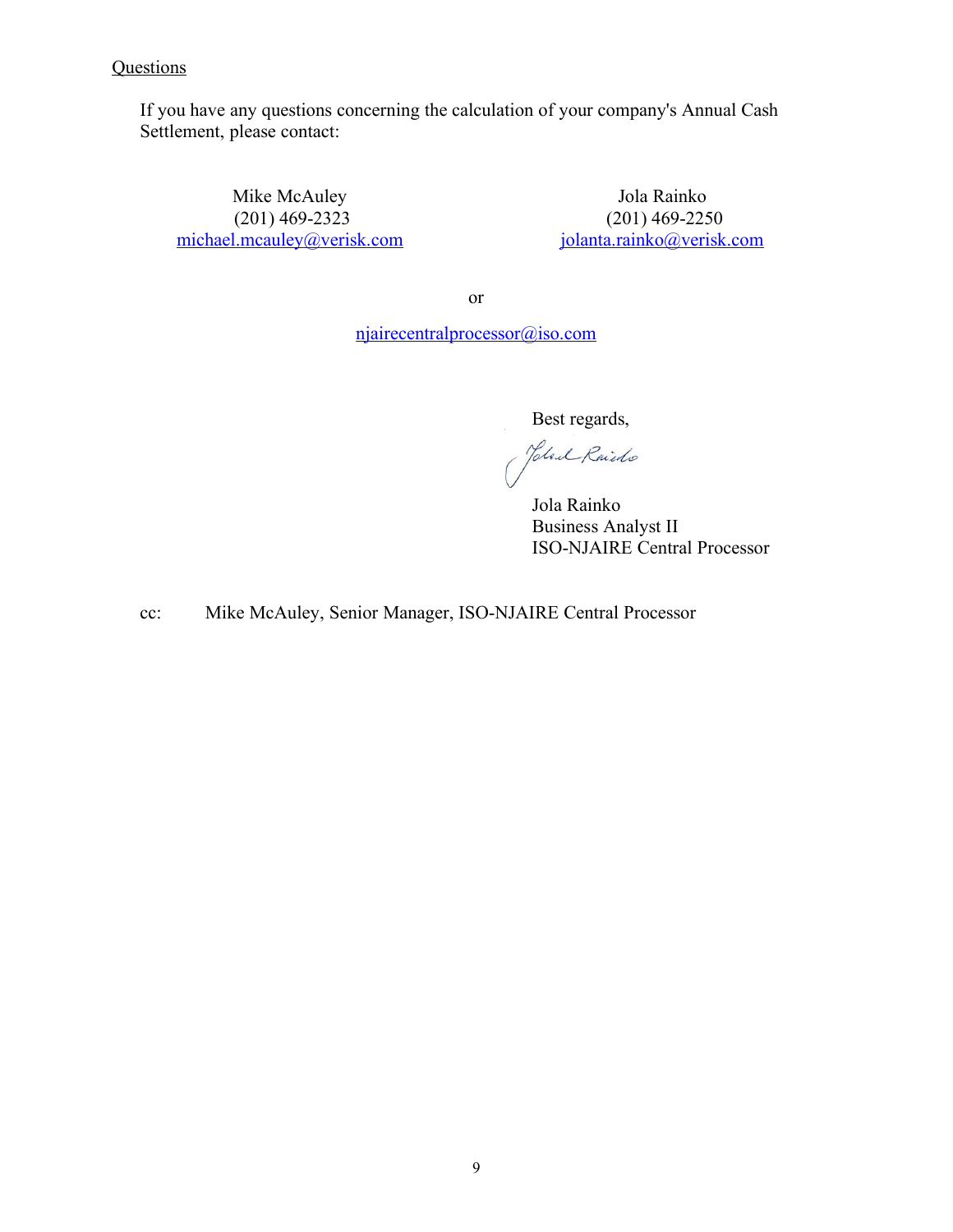# Explanation of Calculations - Section 1

## Annual Cash Settlement Report

## Form #4

| Columns $(1)$ and $(2)$   | are provided for information only. These are your company's statewide<br>total reported Paid BI Claimants against policies in which the insured<br>chose the Zero Dollar Threshold (Column 1) and which the insured<br>chose the Verbal Threshold (Column 2).                                                                                                   |  |
|---------------------------|-----------------------------------------------------------------------------------------------------------------------------------------------------------------------------------------------------------------------------------------------------------------------------------------------------------------------------------------------------------------|--|
| Columns $(3)$ and $(4)$   | are provided for information only. These are your company's statewide<br>total reported Zero Dollar Tort Threshold Earned Exposures<br>and your company's statewide total reported Verbal Tort<br>Threshold Earned Exposures (Column 4).                                                                                                                        |  |
| (Column 3)                |                                                                                                                                                                                                                                                                                                                                                                 |  |
| Column $(5)$              | is your company's total calculated assessment for all territories.                                                                                                                                                                                                                                                                                              |  |
| Column $(6)$              | is your company's total calculated reimbursement for all territories.                                                                                                                                                                                                                                                                                           |  |
| Column $(7)$              | is the net amount of all previous annual calculated reimbursements and<br>assessments. If an amount is positive, it was paid to NJAIRE. If an<br>amount is negative, it was paid to your company by NJAIRE.                                                                                                                                                     |  |
| Columns $(8)$ and $(9)$   | are the calculated assessment (Column $(5)$ ) minus the calculated<br>reimbursement (Column $(6)$ ) minus the previous financial action<br>(Column (7)). If the resulting amount is positive, it is placed in Column<br>(8), the Amount Due From Company. If the amount is negative, its<br>absolute value is placed in Column (9), the Amount Owed to Company. |  |
| Columns $(10)$ and $(11)$ | are the amounts in Columns $(8)$ and $(9)$ respectively, multiplied by an<br>interest factor. They account for the time value of these funds.                                                                                                                                                                                                                   |  |

The TOTAL CALCULATED ANNUAL CASH SETTLEMENT on the Form #4 report is the sum of Columns (8) and (10) minus the sum of columns (9) and (11).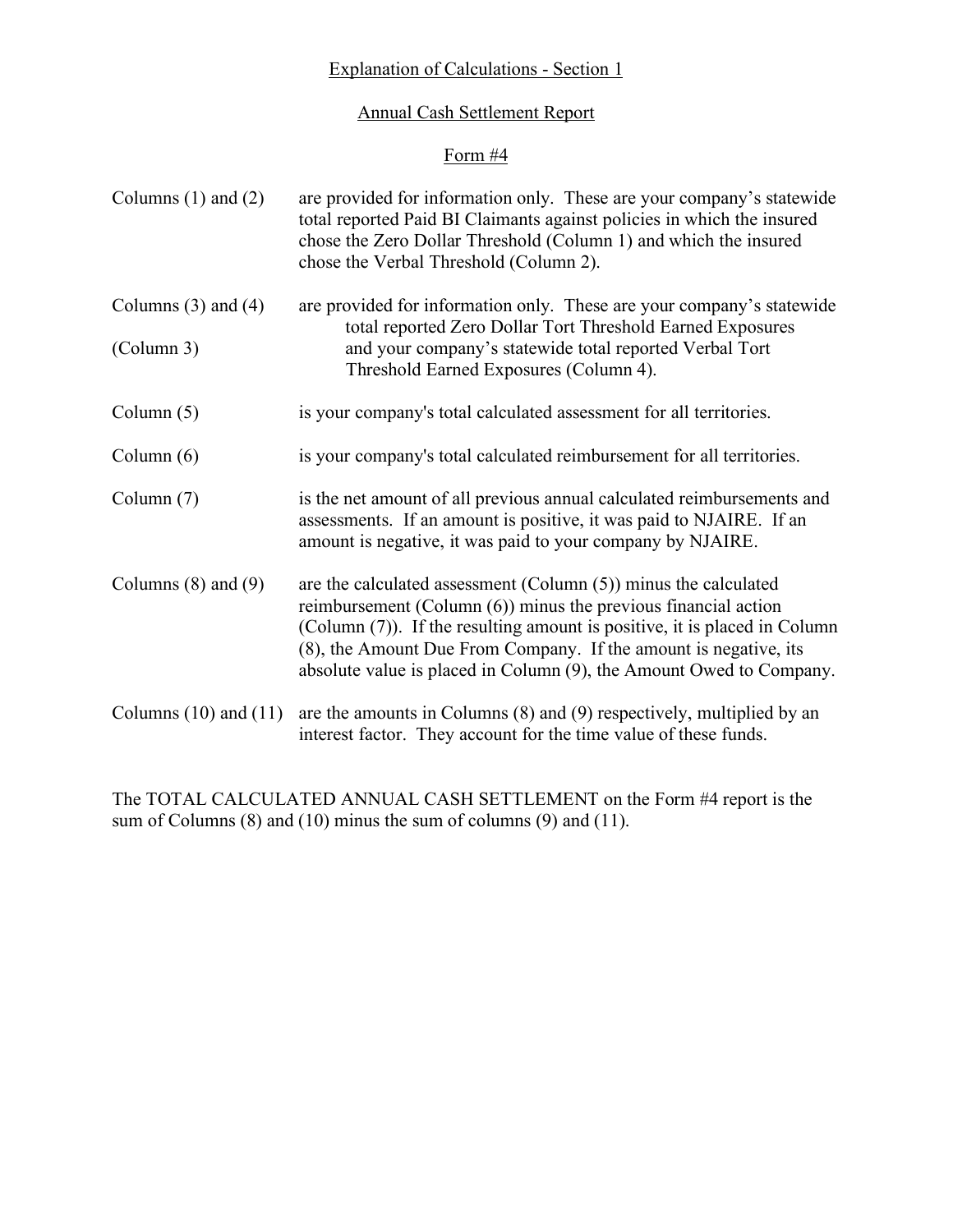# Explanation of Calculations - Section 2

# Annual Cash Settlement True-up Report

# A) Annual Cash Settlement True-up

| Column | (1) | is the total calculated Annual Cash Settlement due from (or, if negative, owed<br>to) your company from the Form #4 Annual Cash Settlement Report.                                                                                                                                                                                                                                                                                                                                                                                                                                                                                                 |
|--------|-----|----------------------------------------------------------------------------------------------------------------------------------------------------------------------------------------------------------------------------------------------------------------------------------------------------------------------------------------------------------------------------------------------------------------------------------------------------------------------------------------------------------------------------------------------------------------------------------------------------------------------------------------------------|
| Column | (2) | shows the Monthly Payment and Quarterly Reimbursement amounts from the<br>four calendar quarters of the most recent accident year being evaluated. The<br>total reflects the net amount paid to (or, if negative, received from) your<br>company as a result of the monthly and quarterly financial transactions.                                                                                                                                                                                                                                                                                                                                  |
| Column | (3) | is the total in Column (2) multiplied by an interest factor. This accounts for<br>the time value of these funds.                                                                                                                                                                                                                                                                                                                                                                                                                                                                                                                                   |
| Column | (4) | is the sum of columns $(1)$ to $(3)$ , and represents the Annual Cash Settlement<br>amount adjusted for the transactions which have already taken place.                                                                                                                                                                                                                                                                                                                                                                                                                                                                                           |
| B)     |     | <b>Investment Income Redistribution</b>                                                                                                                                                                                                                                                                                                                                                                                                                                                                                                                                                                                                            |
| Column | (1) | shows the years for which Investment Income is being redistributed.                                                                                                                                                                                                                                                                                                                                                                                                                                                                                                                                                                                |
| Column | (2) | first shows the net difference between the most recent accident year's<br>investment income owed to your company based on the current Annual Cash<br>Settlement and that year's investment income previously distributed to your<br>company on a quarterly basis. (The share due to your company is calculated as<br>your company's statewide reimbursement for the most recent year being<br>evaluated, divided by the Industry total statewide reimbursement for that year,<br>and multiplied by the total investment income earned in that year.) This<br>amount is due from your company if positive, and owed to your company if<br>negative. |
|        |     | Then, for each earlier year, it shows the net difference between the investment<br>income for that year evaluated as of the last Annual Cash Settlement and the<br>investment income for that year re-evaluated as of this Annual Cash<br>Settlement. These amounts are due from your company if positive, and owed<br>to your company if negative.                                                                                                                                                                                                                                                                                                |
| Column | (3) | shows the difference in Column (2) multiplied by an interest factor.                                                                                                                                                                                                                                                                                                                                                                                                                                                                                                                                                                               |

Column (4) shows the sums of columns (2) and (3).